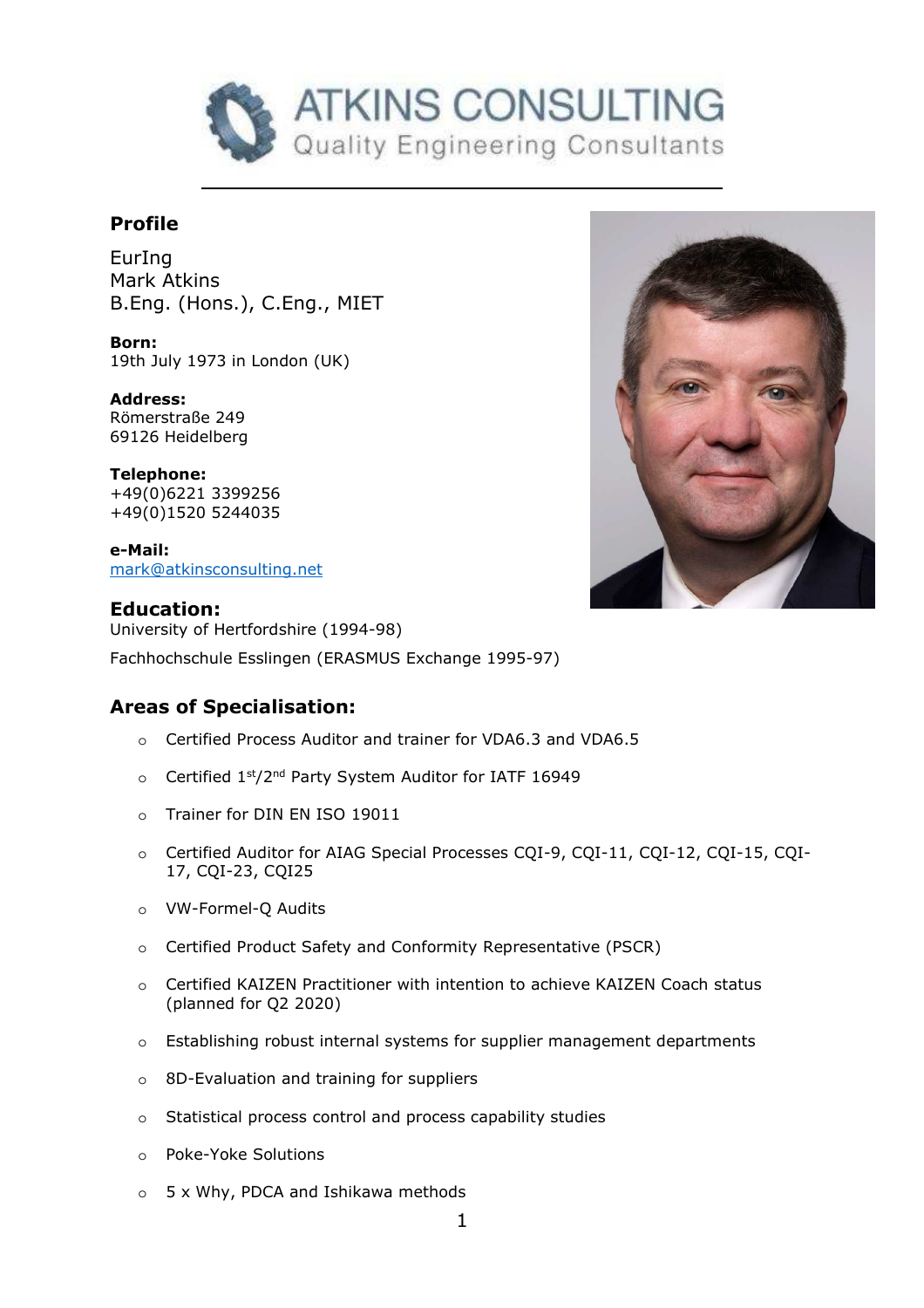

- o Supply Chain Management including:
	- Implementation, tracking and monitoring of APQP in development projects up to production release
	- Leading interdisciplinary quality planning teams
	- Creation of inspection plans and carrying out measurement systems analyses (methods 1 and 2) according to VDA5
	- Planning, execution and tracking of process audits for VDA6.3
	- Analysis of quality problems and development of improvement programmes for problematic suppliers
	- Using VDA2 to carry out PPF Process
	- Moderation of supplier development workshops
- o Linguistic and intercultural competencies in German and Japanese
- o Technical translations

## **Languages:**

- English (native speaker)
- German (fluent)
- Japanese (good)
- French (good)
- Portuguese (Basic)

## **Software:**

- MS-Office (Word, Excel, PowerPoint, Project, Access, Outlook, Visio)
- Autodesk ACAD
- SAP
- QS-STAT
- iQS

## **Personal Strengths:**

- Broad competencies in all aspects of Quality Management
- Experienced auditor for VDA6.3 and IATF 16949
- Certified Product Conformity and Safety Representative (PSCR)
- KAIZEN-Practitioner
- Logical and systematic approach
- Able to manage difficult situations
- Intercultural competencies in German and Japanese
- Extensive knowledge of all current automotive standards
- Able to work worldwide
- Competent and reliable
- High quality management reports and presentations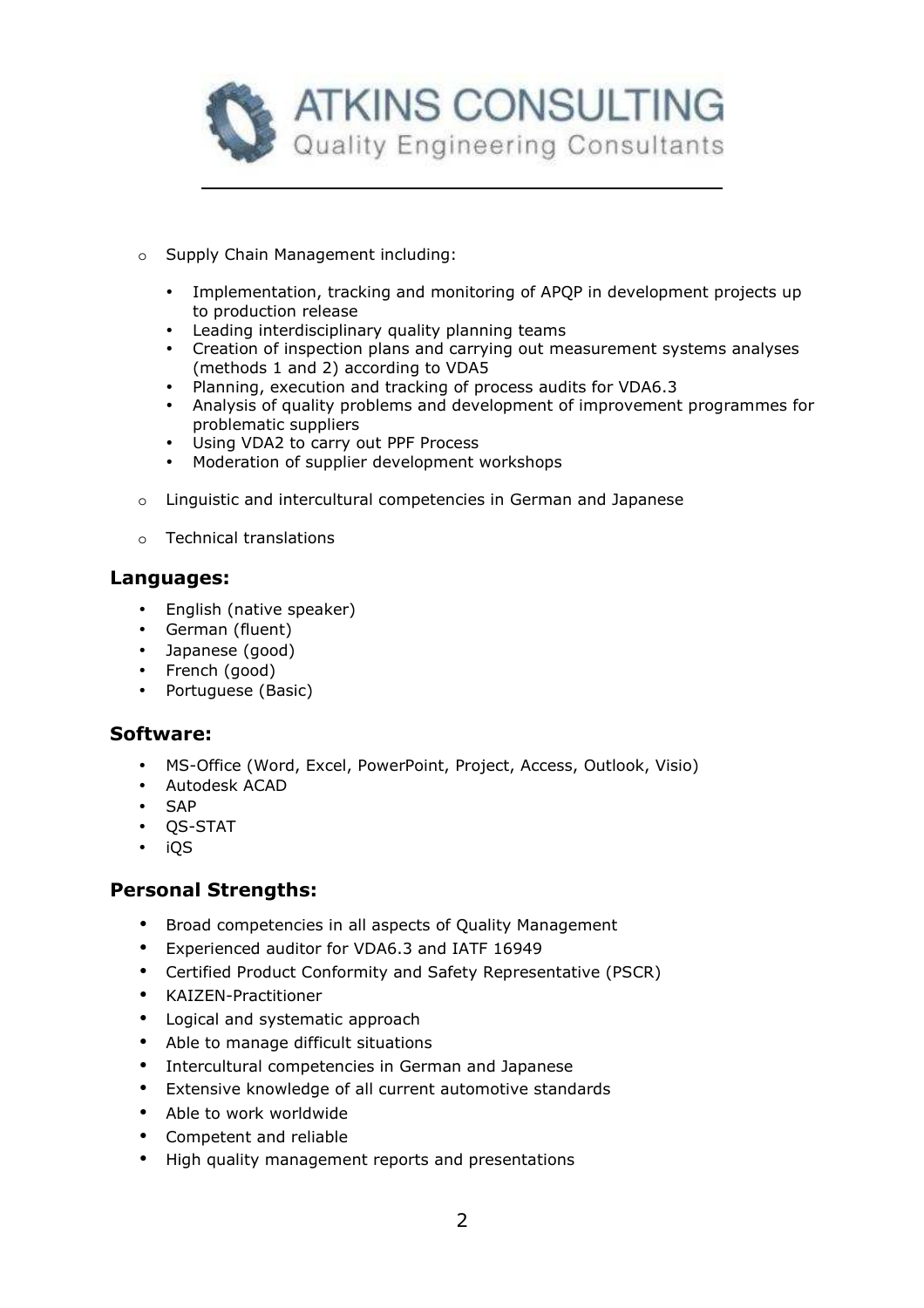

# **Selected Major Projects**

## **Visteon Electronics Europe, Karlsruhe**

- **Managed** APQP activities for electronic components (circuit boards, passive and active components) and plastic parts (cockpit modules and glass) according to AIAG guidelines.
- **Implemented** supplier development strategy including APQP and PPAP processes.
- **Carried out** process audits to VDA6.3 and process acceptance at suppliers
- **Processed** escalated supplier rejections from sister plants in Europe.
- **Managed** a group in the purchasing department with responsibility for staff on interim basis.
- **Trained and mentored** co-auditors.

## **Hanon Systems Germany, Kerpen**

- **Managed** suppliers for HVAC, Exhaust and Turbocharger components
- **Integrated** more than 50 new suppliers into the existing supplier management structure and successfully achieved MRD
- **Led** drawing reviews and feasibility studies for plastic injection mouldings and stamped parts
- **Carried out** project planning for capacity expansion of a complex assembly line and ensured capacity verification using run-at-rate methods
- **Audited** (VDA6.3) electrical and electronic component manufacturing processes
- **Benchmarked** competitors' organisational structures in purchasing and supplier management.

#### **AMG GMBH, Affalterbach**

- **Supported** AMG with sorting out quality problems on-site at problematic suppliers, achieving an overall reduction in visual defects.
- **Managed** process improvements including installation and release of injection moulding equipment.
- **Led** daily and weekly conference calls between customer and supplier. Including reporting to the senior purchasing management at the customer.
- **Carried out** potential analyses and process audits to VDA6.3 at suppliers in Italy and Hungary.
- **Created** process descriptions for purchasing and quality activities for a new project intended to be launched in 2021.

#### **TopQM Systems GMBH, Mosbach**

- **Supported** customers in Germany and Czech Republic with preparation for process audits.
- **Training** of process auditors to VDA6.3 in Germany, USA and Mexico for customers Bosch, Mahle, TÜV Süd, Continental, Aptiv (formerly Delphi), NSK and Kern-Liebers.
- **Presentation** of information seminars for ISO 19011 and IATF 16949 in USA, Mexico and Finland
- **Carried out** of process audits on behalf of third-party clients in pressure die casting and plastic injection moulding sectors.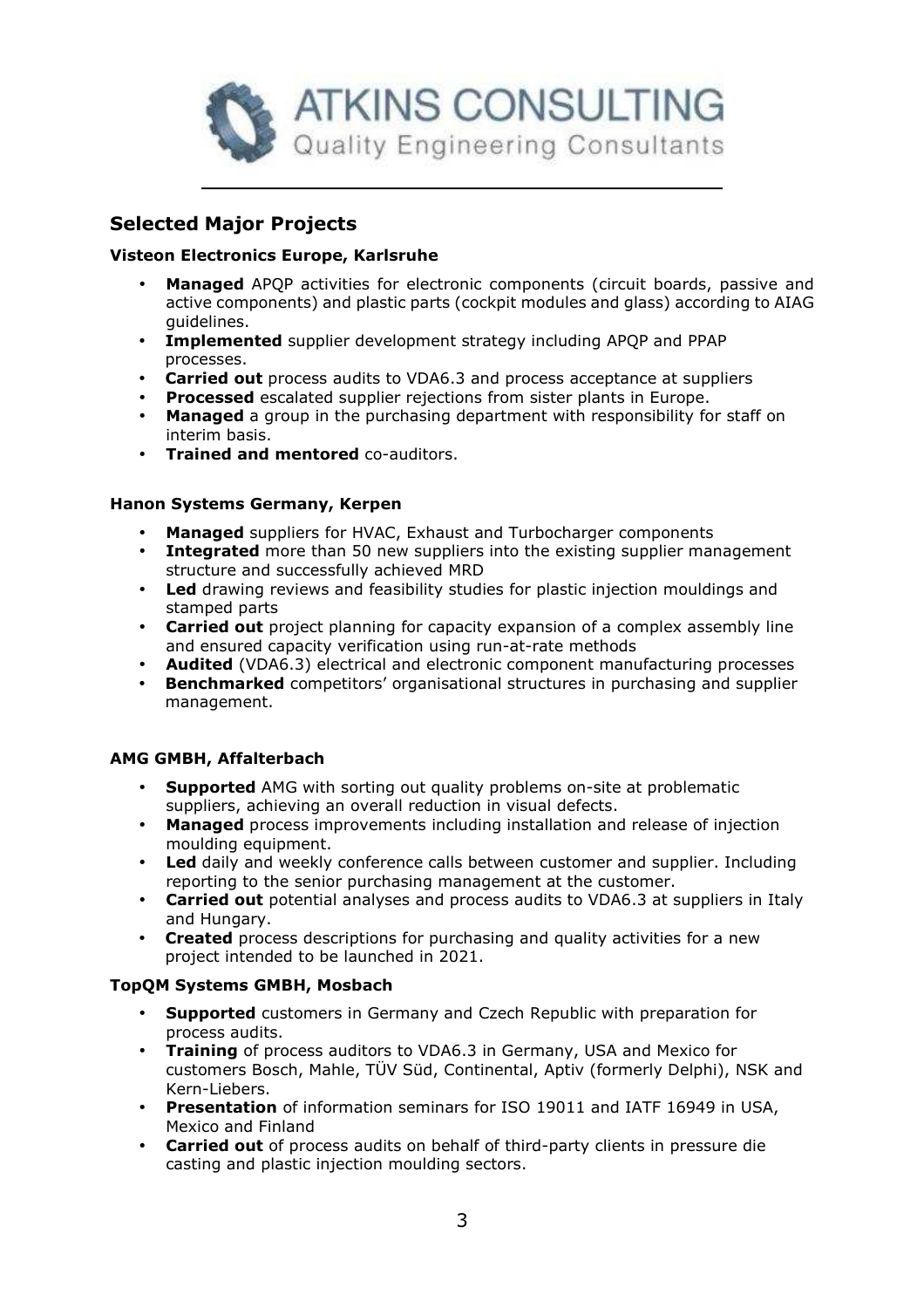

## **Other Projects:**

## **Carlex Glass SA, Grevenmacher (L)**

- Analysis of failure data from external service providers and comparison with internal failure rates for windscreens
- Identification of possible sources of contamination in the plant
- Strengthening of 8D methods in the plant and to the OEM
- Introduction of 5S-methods in the plant
- Improvement to communications between Quality, Production and Logistics
- Standardisation of reporting between operational departments

#### **GETRAG Ford Transmissions, Cologne**

- Supplier management for gearbox components (stamped forged and turned parts)
- Production planning and release using VDA2
- Supplier audits using VDA6.3
- Training of junior auditors
- Introduced new methods of controlling special characteristics in drawings.

## **Employment history**

## **11/2013 – 04/2014 IHI Charging Systems International**

- Supplier management for turbocharger components (aluminium pressure diecasting and machining, turned parts)
- Production planning and release using VDA2
- Introduction of new supplier management processes to improve supplier selection.
- Introduced new methods of controlling special characteristics in drawings.
- Assisted in department re-structuring and task reassignment.

#### **10/2011 – 10/2013 Supplier Development engineer, BorgWarner Drivetrain Systems Ketsch**

- New part introduction of from Alpha prototypes to series production.
- Assured the quality, costs and delivery of prototype parts.
- Cost reduction programme for supplied parts.

## **08/1999 – 09/2011 Supplier Quality Engineer, Robert Bosch Homburg**

- Assured that suppliers in the USA and Brazil met the new quality requirements for purchased parts
- Main contact for quality issues between manufacturing and purchasing in Germany and engineering in Brazil relating to Unit Pump components
- Managed projects for the introduction of new parts and suppliers from sample stage to series release
- Supplier audits using VDA6.3

#### **02/2009 – 05/2009 Overseas assignment to Bosch Diesel KK, Higashimatsuyama Japan**

- Improved communication between German suppliers and Japanese design department for Common Rail pump 5th generation
- Supported ramp-up phase for Common Rail pump  $5<sup>th</sup>$  generation from prototype stage to series release